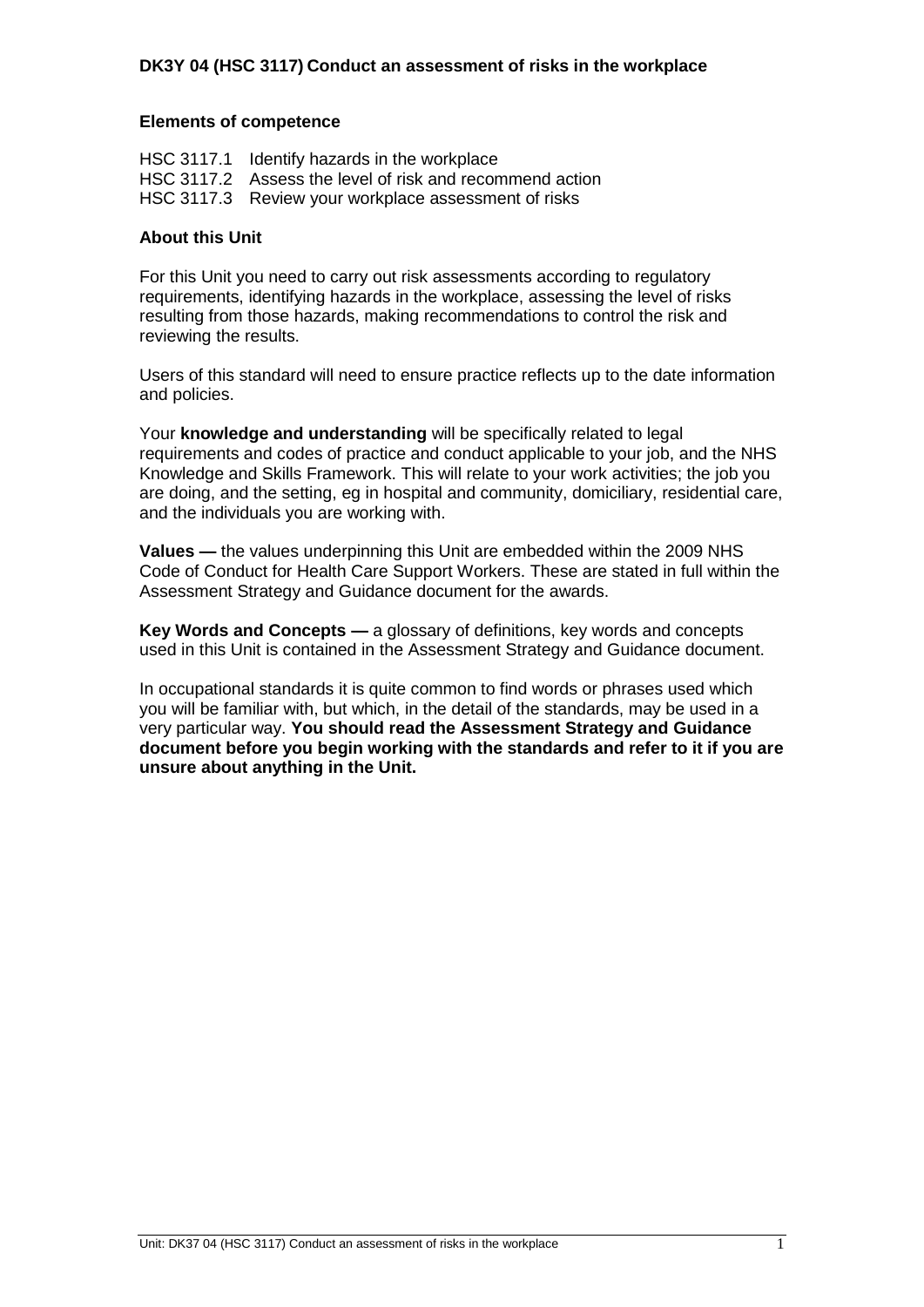# **Specific Evidence Requirements for the Unit**

#### **It is essential that you adhere to the Evidence Requirements for this Unit SPECIFIC EVIDENCE REQUIREMENTS FOR THIS UNIT**

**Simulation:**

#### Simulation is **NOT** permitted for any part of this Unit.  $\bullet$

#### **The following forms of evidence ARE mandatory:**  $\blacklozenge$

- $\bullet$ **Direct Observation:** Your assessor or expert witness must observe you in real work activities. Their confirmation of your practice will provide evidence for a significant amount of the performance criteria in this Unit. **For example**, your assessor may observe you identifying hazards which could result in serious harm to people at work or other persons.
- **Professional discussion:** Describes your actions in a particular situation and reflect  $\ddot{\bullet}$ on the reason(s) why you practice that way. **For example**, your assessor may ask you to explain, with an example, the importance of dealing with, or promptly reporting, risks. **Competence of performance and knowledge could also be demonstrated using a**

### **variety of evidence from the following:**

- **Reflective Account:** These are written pieces of work which allow you to reflect on the course of action you took in a specific situation to identify any learning from the piece of work and to describe what you might do differently in the light of your new knowledge.
- **Questioning/professional discussion**: May be used to provide evidence of  $\blacklozenge$ knowledge, legislation, policies and procedures which cannot be fully evidenced through direct observation or reflective accounts. In addition your assessor/mentor or expert witness may also ask questions to clarify aspects of your practice.
- **Expert Witness**: A designated expert witness, eg a senior member of staff, may  $\blacklozenge$ provide a direct observation of your practice, or record a professional discussion they have held with you on a specific piece of practice.
- **Witness Testimony**: Can be a confirmation or authentication of the activities described  $\blacklozenge$ in your evidence which your assessor or mentor has not seen.
- **Products:** These can be any record that you would normally use within your normal  $\bullet$ role, eg you should not put confidential records in your portfolio; they can remain where they are normally stored and be checked by your assessor and internal verifier.
- **Prior Learning:** You may be able to use recorded prior learning from a course of  $\bullet$ training you have attended within the last two years. Discussion on the relevance of this should form part of your assessment plan for each Unit.
- **Simulation:** There may be times when you have to demonstrate you are competent in  $\ddot{\bullet}$ a situation that does not arise naturally through your work role, eg dealing with violent or abusive behaviour. The Evidence Requirements in each Unit provide specific guidance regarding the use of simulation.

### **GENERAL GUIDANCE**

- Prior to commencing this Unit you should agree and complete an assessment plan with  $\blacklozenge$ your assessor which details the assessment methods you will be using, and the tasks you will be undertaking to demonstrate your competence.
- Evidence must be provided for ALL of the performance criteria, ALL of the knowledge.
- The evidence must reflect the policies and procedures of your workplace and be linked to current legislation, values and the principles of best practice within the Health Care sector. This will include the National Service Standards for your areas of work.
- All evidence must relate to your own work practice.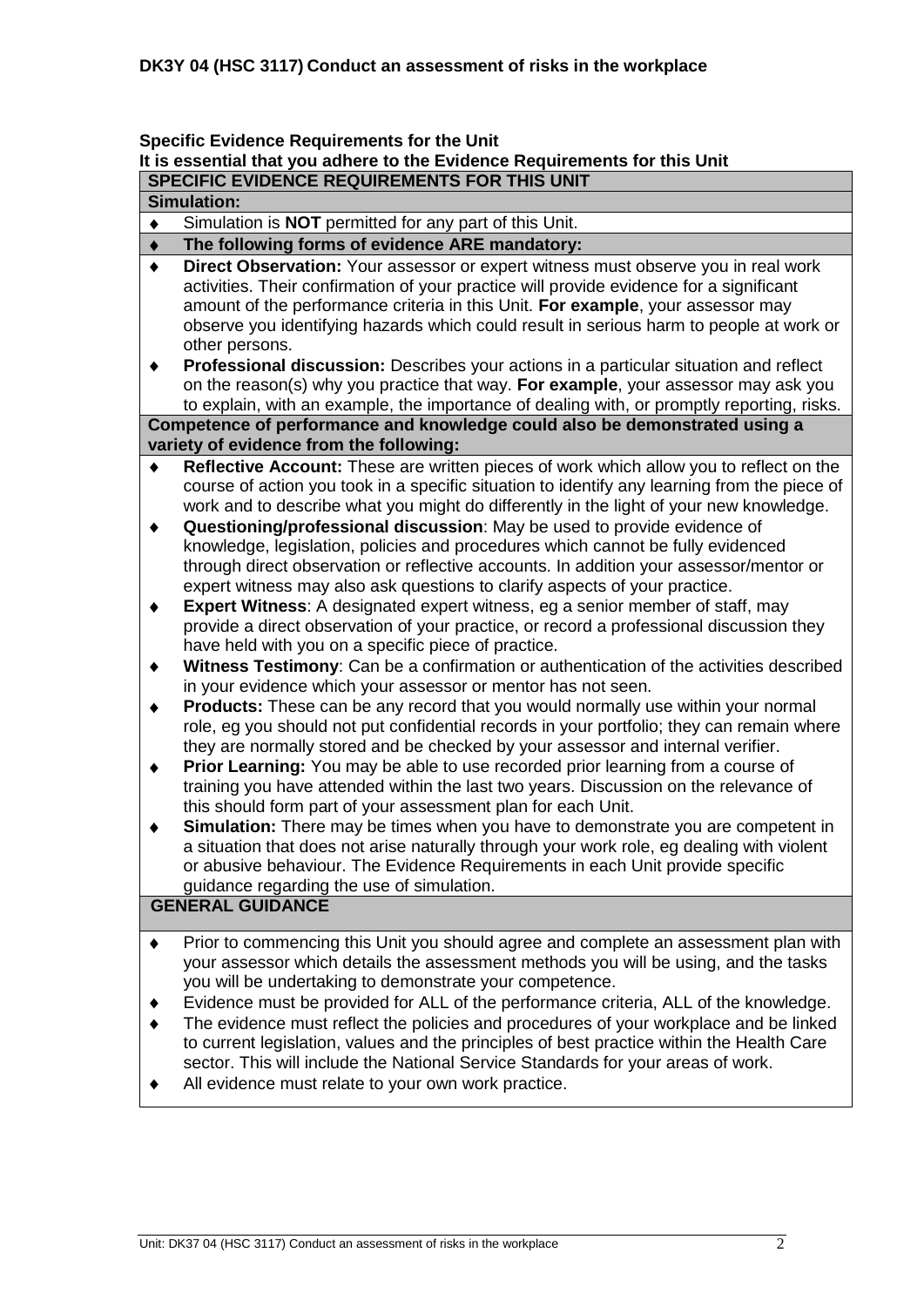#### **DK3Y 04 (HSC 3117) Conduct an assessment of risks in the workplace**

#### **KNOWLEDGE SPECIFICATION FOR THIS UNIT**

Competent practice is a combination of the application of skills and knowledge informed by values and ethics. This specification details the knowledge and understanding required to carry out competent practice in the performance described in this Unit.

When using this specification **it is important to read the knowledge requirements in relation to expectations and requirements of your job role**.

**You need to provide evidence for ALL knowledge points listed below. There are a variety of ways this can be achieved so it is essential that you read the 'knowledge evidence' section of the Assessment Guidance.**

|                | You need to show that you know, understand and can apply in<br>practice:                                                                                   | <b>Enter</b><br><b>Evidence</b><br><b>Numbers</b> |  |  |  |  |
|----------------|------------------------------------------------------------------------------------------------------------------------------------------------------------|---------------------------------------------------|--|--|--|--|
|                | Legislation and organisational policy and procedures                                                                                                       |                                                   |  |  |  |  |
| $\mathbf{1}$   | The responsibilities for risk assessments as required by the<br>Management of Health and Safety at Work Regulations 1992<br>and other related regulations. |                                                   |  |  |  |  |
| $\overline{2}$ | Your legal duties for health and safety in the workplace as<br>required by the Health and Safety at Work Act 1974.                                         |                                                   |  |  |  |  |
| 3              | Your duties for health and safety as defined by any specific<br>legislation covering your job role.                                                        |                                                   |  |  |  |  |
| $\overline{4}$ | Your own limitations, job responsibilities and capabilities.                                                                                               |                                                   |  |  |  |  |
|                | <b>Theory and practice</b>                                                                                                                                 |                                                   |  |  |  |  |
| 5              | Effective procedures for carrying out a risk assessment.                                                                                                   |                                                   |  |  |  |  |
| 6              | The purpose, legal implications and importance of carrying out<br>risk assessments.                                                                        |                                                   |  |  |  |  |
| $\overline{7}$ | What to do with the results of the risk assessment.                                                                                                        |                                                   |  |  |  |  |
| 8              | Hazards that are most likely to cause harm to health and<br>safety.                                                                                        |                                                   |  |  |  |  |
| 9              | The particular health and safety risks which may be present in<br>your own job role and the precautions to be taken.                                       |                                                   |  |  |  |  |
| 10             | The importance of remaining alert to the presence of hazards<br>in the whole workplace.                                                                    |                                                   |  |  |  |  |
| 11             | The importance of dealing with or promptly reporting risks.                                                                                                |                                                   |  |  |  |  |
| 12             | Methods of identifying hazards including direct observation,<br>examining records, or interviews.                                                          |                                                   |  |  |  |  |
| 13             | The work areas and people for whom you are carrying out the<br>assessment.                                                                                 |                                                   |  |  |  |  |
| 14             | Work activities of the people in the workplace where you are<br>carrying out the risk assessment.                                                          |                                                   |  |  |  |  |
| 15             | Resources required for a risk assessment to take place.                                                                                                    |                                                   |  |  |  |  |
| 16             | Information resources for risk assessment (eg HSE<br>publications).                                                                                        |                                                   |  |  |  |  |
| 17             | Where to find expert advice and guidance.                                                                                                                  |                                                   |  |  |  |  |
| 18             | Effective communication methods.                                                                                                                           |                                                   |  |  |  |  |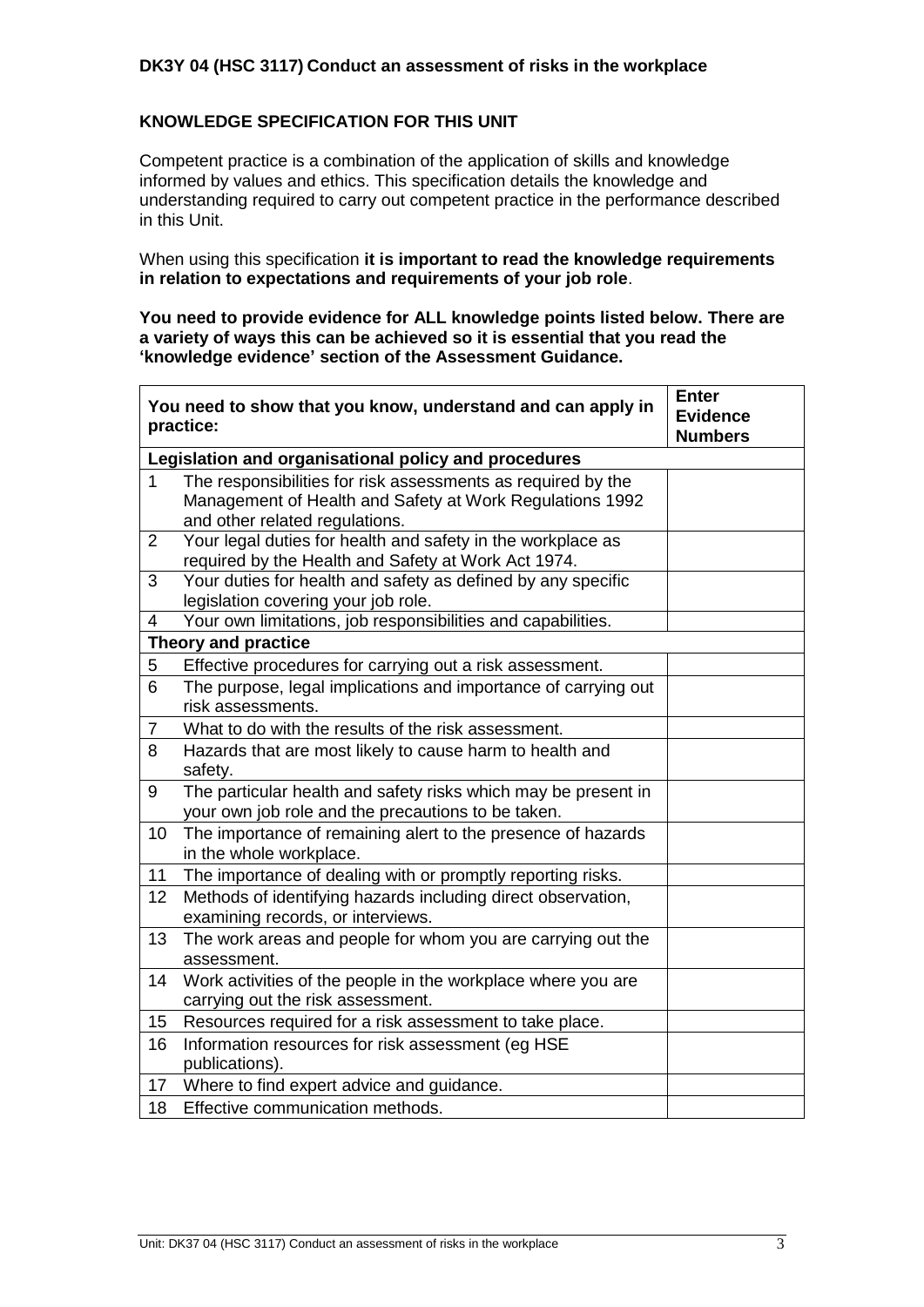# **DK3Y 04 (HSC 3117) Conduct an assessment of risks in the workplace**

# **Element DK3Y04.1 Identify hazards in the workplace**

| <b>Performance Criteria</b> |                                           | <b>DO</b> |           |           |   |   |           |           |  |
|-----------------------------|-------------------------------------------|-----------|-----------|-----------|---|---|-----------|-----------|--|
|                             |                                           |           | <b>RA</b> | <b>EW</b> | Q | Р | <b>WT</b> | <b>PD</b> |  |
| 1                           | You define, clearly, why and where the    |           |           |           |   |   |           |           |  |
|                             | risk assessment will be carried out.      |           |           |           |   |   |           |           |  |
| $\overline{2}$              | You confirm that all the information      |           |           |           |   |   |           |           |  |
|                             | available to you on statutory health and  |           |           |           |   |   |           |           |  |
|                             | safety regulations is up-to-date and      |           |           |           |   |   |           |           |  |
|                             | from recognised and reliable              |           |           |           |   |   |           |           |  |
|                             | information sources.                      |           |           |           |   |   |           |           |  |
| 3                           | You recognise your own limitations and    |           |           |           |   |   |           |           |  |
|                             | seek expert advice and guidance on        |           |           |           |   |   |           |           |  |
|                             | risk assessment when appropriate.         |           |           |           |   |   |           |           |  |
| 4                           | You select a method of identifying        |           |           |           |   |   |           |           |  |
|                             | hazards appropriate to the workplace      |           |           |           |   |   |           |           |  |
|                             | being assessed.                           |           |           |           |   |   |           |           |  |
| 5                           | Your investigation fully identifies those |           |           |           |   |   |           |           |  |
|                             | areas in the workplace where hazards      |           |           |           |   |   |           |           |  |
|                             | with a potential for serious harm to      |           |           |           |   |   |           |           |  |
|                             | health and safety are most likely to      |           |           |           |   |   |           |           |  |
|                             | occur.                                    |           |           |           |   |   |           |           |  |
| 6                           | You identify hazards which could result   |           |           |           |   |   |           |           |  |
|                             | in serious harm to people at work or      |           |           |           |   |   |           |           |  |
|                             | other person.                             |           |           |           |   |   |           |           |  |
| $\overline{7}$              | You record those hazards in a way         |           |           |           |   |   |           |           |  |
|                             | which meets legal, good practice and      |           |           |           |   |   |           |           |  |
|                             | workplace requirements.                   |           |           |           |   |   |           |           |  |
| 8                           | You report the results of the process to  |           |           |           |   |   |           |           |  |
|                             | the responsible persons in an agreed      |           |           |           |   |   |           |           |  |
|                             | format and timescale.                     |           |           |           |   |   |           |           |  |

*DO = Direct Observation RA = Reflective Account Q = Questions PD* = *Professional Discussion*

*EW = Expert Witness P = Product (Work) WT = Witness Testimony*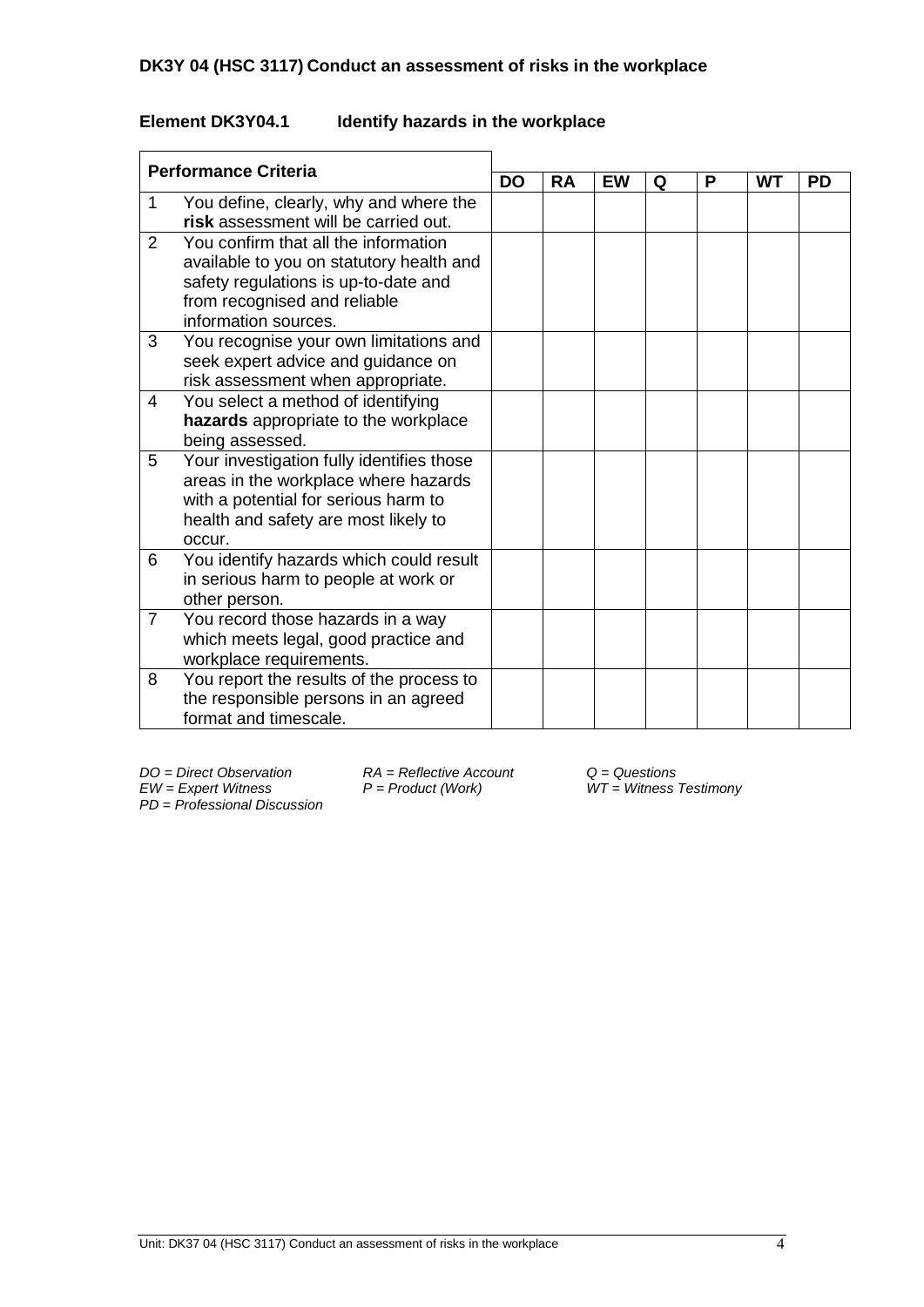## **Element DK3Y04.2 Assess the level of risk and recommend action**

| <b>Performance Criteria</b> |                                                                                                                                                                                    | <b>DO</b> |           |           |   |   |           |           |  |
|-----------------------------|------------------------------------------------------------------------------------------------------------------------------------------------------------------------------------|-----------|-----------|-----------|---|---|-----------|-----------|--|
|                             |                                                                                                                                                                                    |           | <b>RA</b> | <b>EW</b> | Q | P | <b>WT</b> | <b>PD</b> |  |
| 1                           | You review all legal requirements that<br>are appropriate to your workplace and<br>working practices, to ensure effective<br>control measures are in place.                        |           |           |           |   |   |           |           |  |
| $\overline{2}$              | You confirm that industry standards<br>and all other reasonable precautions<br>are in place.                                                                                       |           |           |           |   |   |           |           |  |
| 3                           | You identify hazards that could be<br>eliminated.                                                                                                                                  |           |           |           |   |   |           |           |  |
| 4                           | For hazards that cannot be eliminated,<br>you start your work assessment with<br>those hazards that are most likely to<br>cause serious harm to people at work<br>or other people. |           |           |           |   |   |           |           |  |
| 5                           | You assess the level of risk and<br>consider how the risks can be<br>controlled to minimise harm.                                                                                  |           |           |           |   |   |           |           |  |
| 6                           | You list unacceptable risks in priority<br>order, including all breaches of relevant<br>health and safety legislation and<br>workplace procedures.                                 |           |           |           |   |   |           |           |  |
| $\overline{7}$              | You prepare a risk assessment report<br>containing recommendations for<br>minimising risks.                                                                                        |           |           |           |   |   |           |           |  |
| 8                           | You present the results of the risk<br>assessment to responsible persons in<br>the agreed format and timescale.                                                                    |           |           |           |   |   |           |           |  |

*DO = Direct Observation RA = Reflective Account Q = Questions PD* = *Professional Discussion*

*EW = Expert Witness P = Product (Work) WT = Witness Testimony*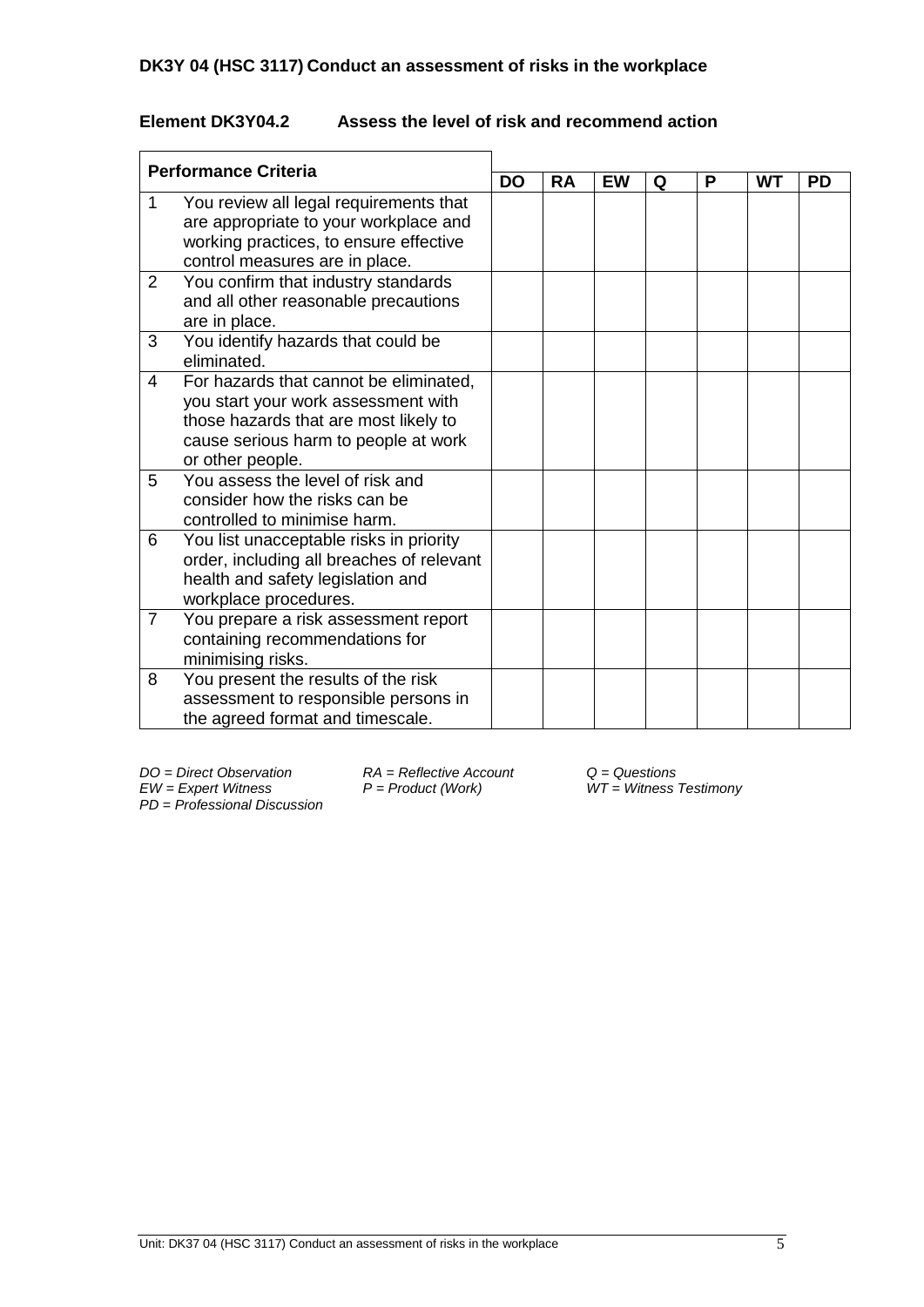## **Element DK3Y04.3 Review your workplace assessment of risks**

| <b>Performance Criteria</b> |                                                                                                                     |    |           |    |   |   |    |           |
|-----------------------------|---------------------------------------------------------------------------------------------------------------------|----|-----------|----|---|---|----|-----------|
|                             |                                                                                                                     | DO | <b>RA</b> | EW | Q | Р | WT | <b>PD</b> |
|                             | You compare the latest risk<br>assessment to current workplace and<br>working practices.                            |    |           |    |   |   |    |           |
| 2                           | You identify accurately, any significant<br>differences between previous and new<br>working practices.              |    |           |    |   |   |    |           |
| 3                           | You investigate the action taken as a<br>result of your recommendations<br>specified in the latest risk assessment. |    |           |    |   |   |    |           |
| 4                           | You identify accurately, new hazards<br>arising from changes in the workplace<br>or working practices.              |    |           |    |   |   |    |           |
| 5                           | You make changes to your risk<br>assessment in line with the review.                                                |    |           |    |   |   |    |           |
| 6                           | You inform promptly, everyone affected<br>by the changes.                                                           |    |           |    |   |   |    |           |

*PD* = *Professional Discussion*

*DO* = *Direct Observation RA* = *Reflective Account Q* = *Questions EW* = *Expert Witness P* = *Product (Work) WT* = *Witness i* 

*EW = Expert Witness P = Product (Work) WT = Witness Testimony*